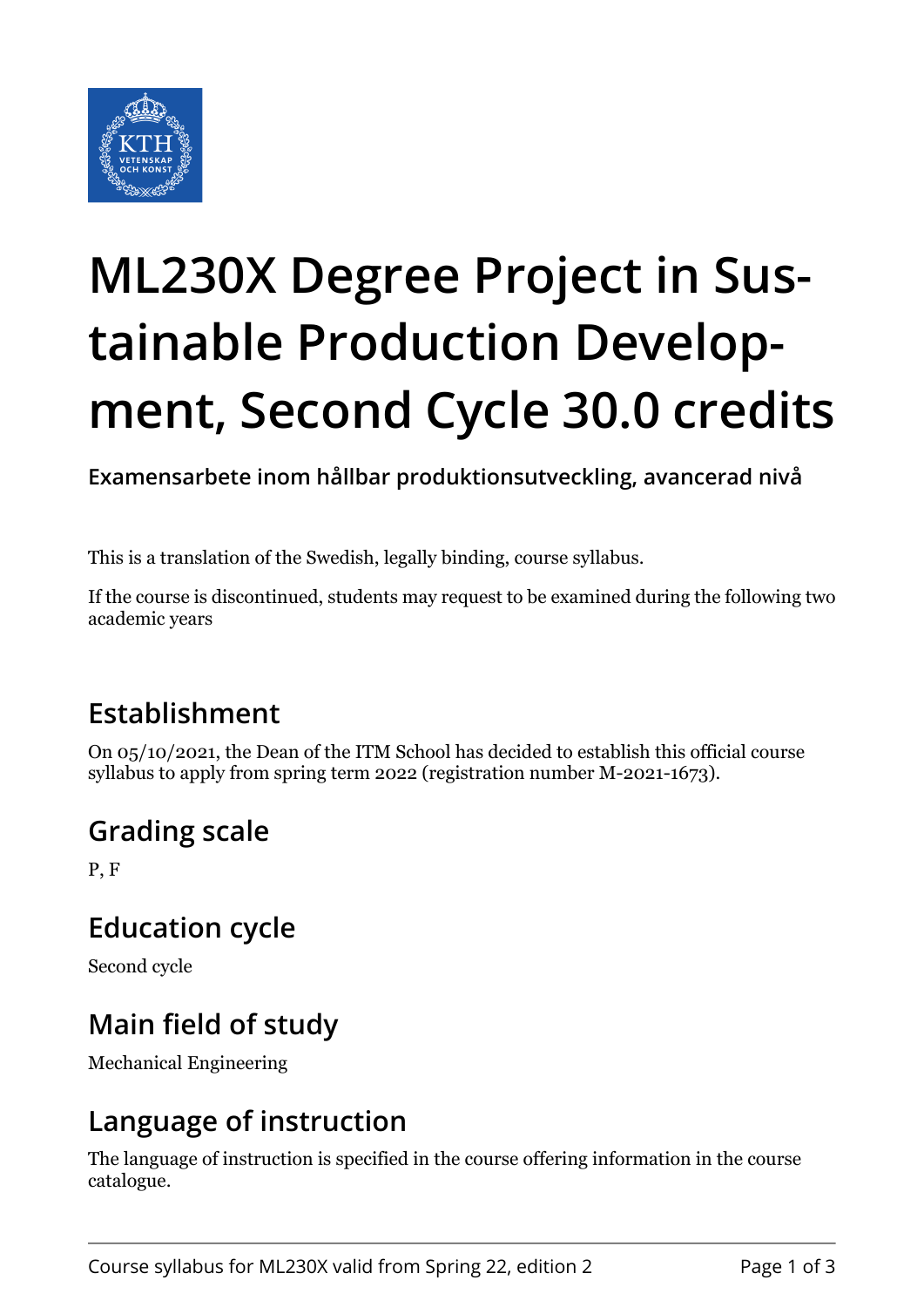### **Intended learning outcomes**

On completion of the course, the student should know:

#### **Course contents**

This course consists of activities to carry out a degree project at second cycle level in a subarea of sustainable production development . This can concern industrial design, design, analysis, optimisation, choice of material, manufacturing and operation of different technical systems and products in the area of sustainable production development.

The main result will be a final written report, the degree project and an oral presentation. Relevant and scientifically valid results in the degree project require use of knowledge in different fields that are covered by earlier completed courses and additional studies and industrial experience based on need. The student develops proficiencies in the process to create new knowledge based on established theories and methods. The results of the work must have relevance for industrial application in addition to academic relevance.

The course contains seminars to develop the degree project. The continuous discussion about the degree project with supervisor and in seminars is an important part of the course.

### **Specific prerequisites**

The specific prerequisites for a degree project of 30 credits at advanced level are:

- all courses from the syllabus years 1-3, or courses required for issuing a Bachelor's degree,
- at least 60 credits of courses at the advanced level must be completed.

The courses at the advanced level must include courses in the MSc in engineering programme that are relevant to the degree project as well as a course in scientific theory and research methodology in Sustainable Production Development, ML2307.

These courses at advanced level must be completed: ML2300, ML2301, ML2305, ML2306 and ML2307

## **Examination**

• PROA - Project assignment, 30.0 credits, grading scale: P, F

Based on recommendation from KTH's coordinator for disabilities, the examiner will decide how to adapt an examination for students with documented disability.

The examiner may apply another examination format when re-examining individual students.

## **Other requirements for final grade**

Completion of seminars or other activities that have been established by supervisor/examiner as milestones for progress in the degree project.